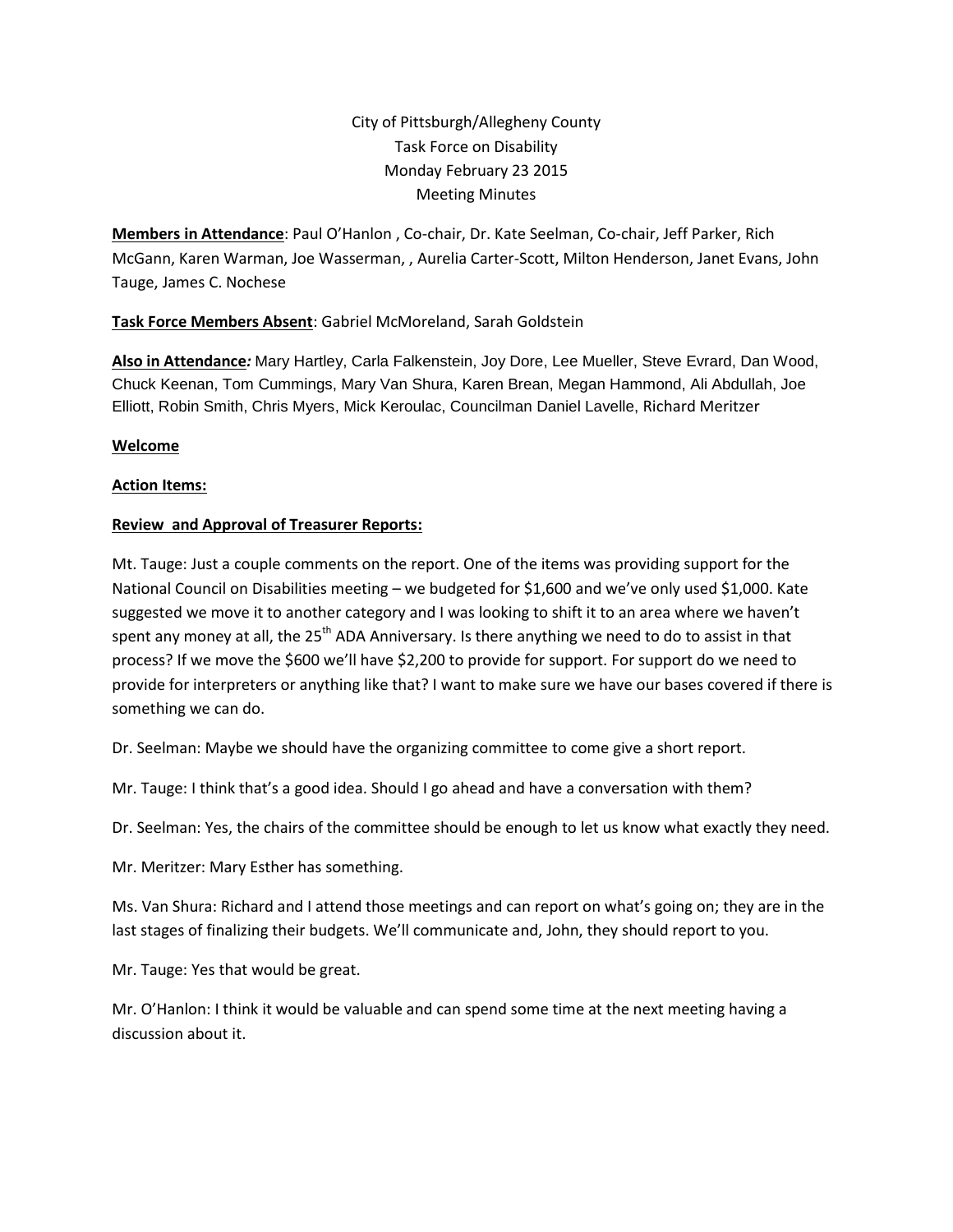Mr. Nochese: I like your comments, Kate, and your recommendations about having the chairs come to the group but I think we need some type of recognition of where to use this \$600 to support them. It would be helpful if people could recognize us and realize we helped support this.

Mr. Meritzer: Mary Esther's Office and our office have representatives on the social media committee so we'll be able to make sure those recognitions can be made over social media.

Ms. Dore: What would our level of involvement be with that \$600 sponsorship in terms of publicity, dinner or any other kind of involvement?

Mr. O'Hanlon: Because we're talking about this so early we're not sure at this point where that would fit into. At this point we need to gather information and see how to spend it in the best way.

Ms. Warman: So we're not quite sure, at this point, where it's most needed?

Mr. O'Hanlon: Yes, we need to gather more information to see what we can do.

Ms. Carter-Scott: It would be great to have representation on this, Milton and I are actually on the ADA committee as well, it would be nice to have them come and update the group as a whole. And is the \$600 the fixed amount the task force is saying it will dedicate?

Mr. Tauge: Just a clarification: The extra \$600 was left over from what we allocated from the NCD meeting. Kate emailed me and said that initial \$1,000 is probably all they were going to spend and if we could allot the extra \$600 elsewhere. Moving it to the ADA anniversary gives us now \$2,200 to work with.

Mr. O'Hanlon: Is it \$1,600 or \$2,200?

Mr. Tauge: We budgeted \$1,600 for both the Anniversary and the NCD meeting. Moving the extra \$600 into the Anniversary budget would make the total \$2,200.

Mr. O'Hanlon: Ok, thank you. I have a motion to approve the report?

Mr. Wasserman: Second.

Report approved.

#### **Review and Approval of January Minutes:**

Mr. Wasserman moved to approve, Mr. Tauge seconded.

Minutes approved.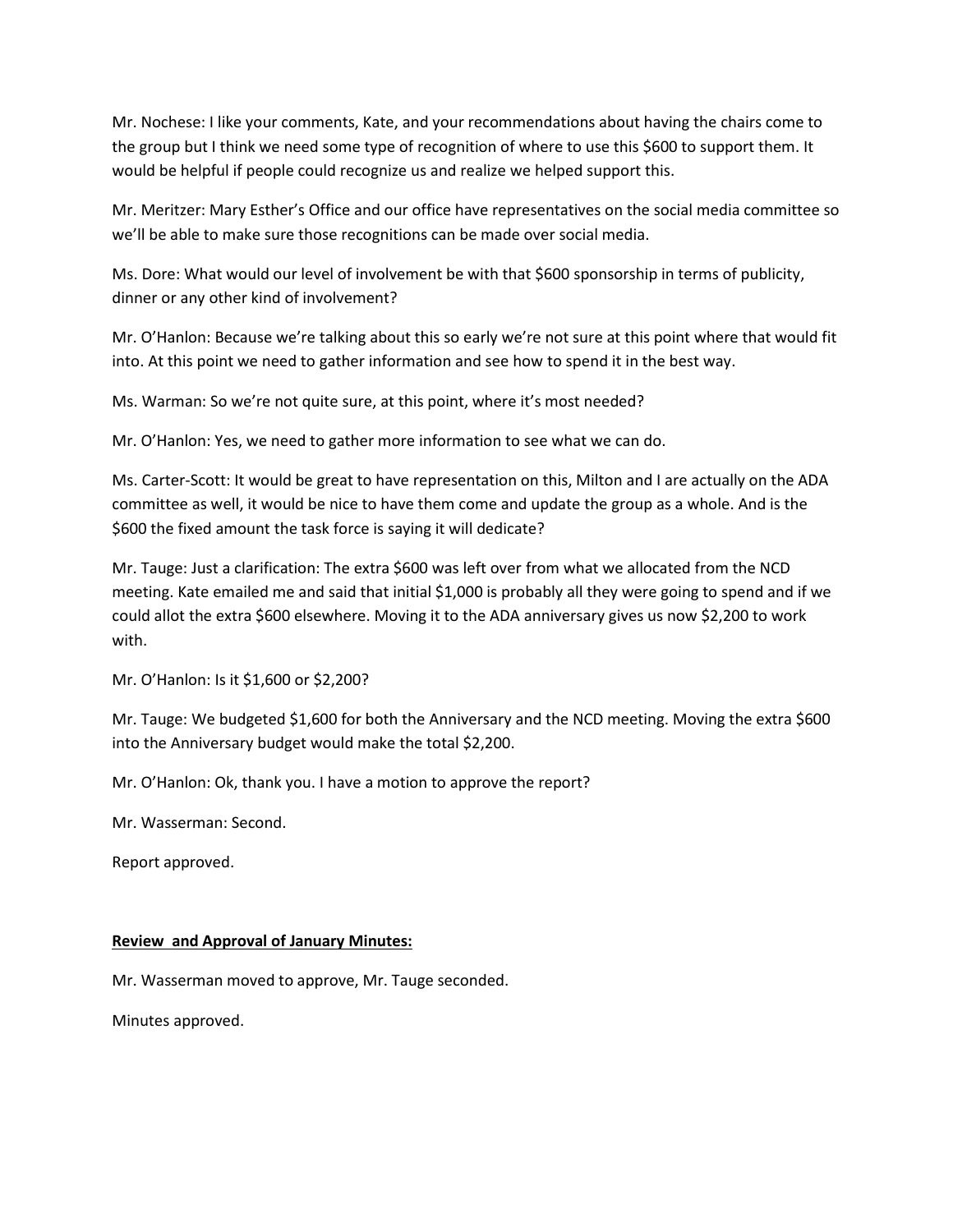#### **Consolidated Plan:**

Mr. Mueller: Good afternoon. My name is Lee Mueller of Mullin and Lonergan Associates and with me today is Karen Brean of Brean Associates. The City and Allegheny County are both federal grantees, they receive CDBG funds emergency solutions grant funds, investment partnership funds and the city also receives HOPWA funds.

Allegheny County is in the process of developing its consolidated plan and if you're a federal grantee HUD requires that you do a consolidated plan every five years. It's to serve as a guide for investment with regards to the different grant programs the county is involved in, specifically for housing development and economic development needs. In addition these needs are meant to focus on low/moderate income citizens & special needs populations, the disability community is one that falls within that parameter. This particular plan is for July 1st, 2015 through June  $30<sup>th</sup>$ , 2020. It's also preparing its action plan for July, 2015 through July, 2016.

There are several overarching themes the county needs to keep in mind when developing this plan. One is affordable housing, another is to provide suitable living environments, and the third is to expand economic opportunities. I quickly want to review the schedule we have on the one page handout and I'll turn it over to Karen.

Last month and into the first half of March we are conducting stake holder interviews and going to meetings to learn what the needs are. Next month there will be a public hearing on housing, development and economic development needs; also next month we will be working on a draft consolidated plan and action plan.

Mid-April to Mid-May- the draft plans will be on public display. In early May there will be a public hearing on the plans. Both of the plans need to be submitted to HUD no later than May 15<sup>th</sup>. Then the counties program year begins on July  $1<sup>st</sup>$ .

Ms. Brean: I'm sure there are many needs that need to be addressed and the time here is short. There will be a follow up meeting with the representatives from this group and I'll talk to Richard about setting that up. We also have an online survey and if anyone needs a more accommodating way to access that we are more than happy to help. We want to make sure that you have an opportunity to look at the questions before we have a follow up meeting so that you have the opportunity to make your needs known to us before we go in. We would, however, like to take some time now to get into that discussion.

Mr. O'Hanlon: If I could, for just a second. There is an article on the back from Philadelphia and in it says "the housing need for the disabled far exceeds the supply". What they talk about the number of units that come available on an annual basis. It seems to me that we have a tremendous need for data as to how many units we need. Many are inappropriately housed in nursing homes, personal care homes; we have a whole younger generation who is at risk. We need to quantify the predictable annual need for housing and I think there's virtually nothing that exists. I understand the role of the consolidated plan, but it's not just public bodies that use planning documents that quantify needs, private entities that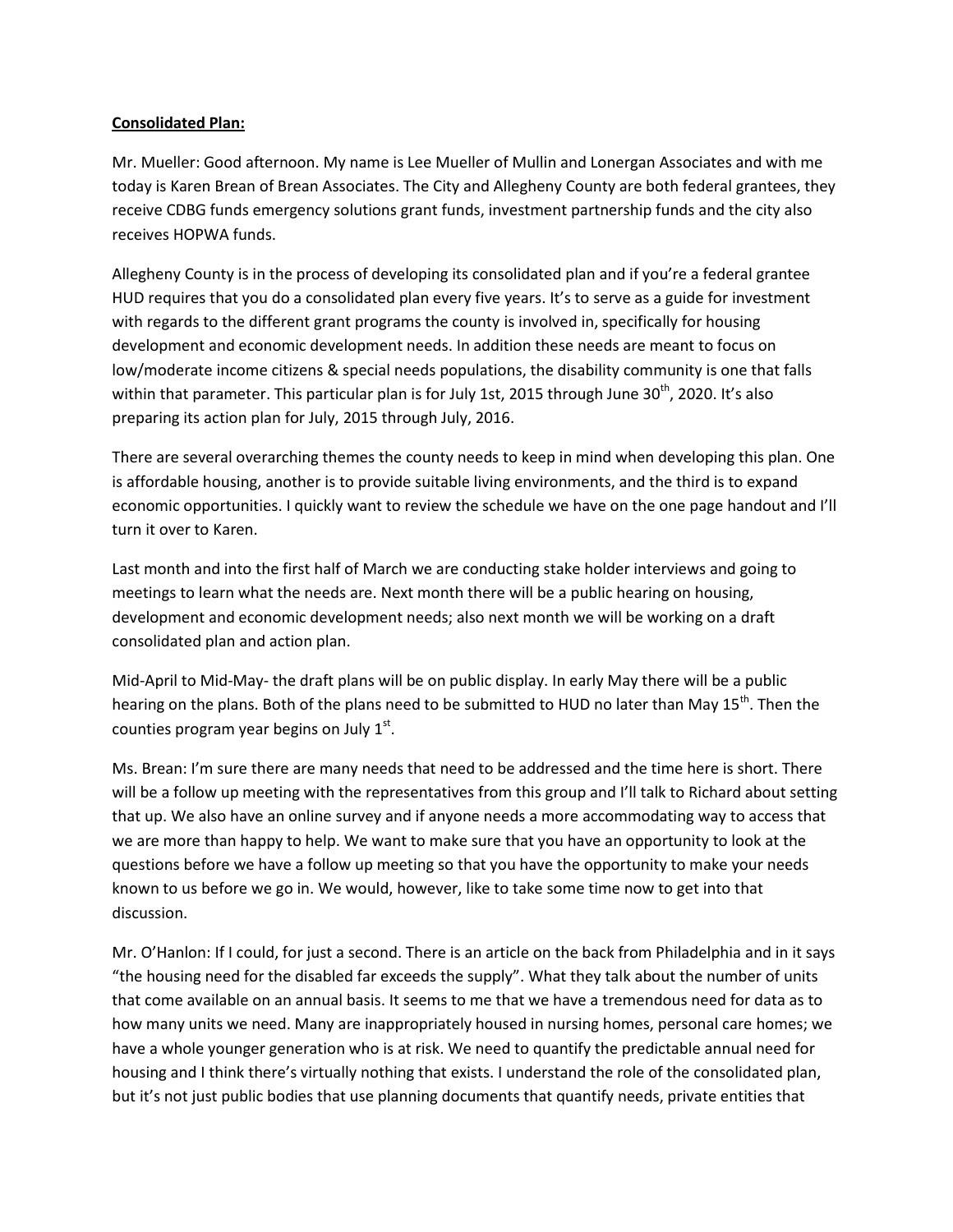make market based decisions with it too and we often see a ripple effect that overlooks a need that often goes invisible. I'm not sure that a survey is going to get the correct information. People in nursing homes won't have access, people in personal care homes won't either. There are limitations to what you can get from that and there is a real need to quantify that information in addition to the type of quantifiable information that Philadelphia has.

Mr. Henderson: To add, access in affordable housing most importantly keeps families together and cuts down on economic costs and finding numbers like that would be really useful.

Ms. Brean: Paul, your point is really well taken. This is only one step towards analyzing needs and I think Lee could expand on the analysis portion.

Mr. Mueller: Paul, I'm very saddened to hear you say that. With every area we have done consultation, the lack of data has been universal. We come up with anecdotal evidence, often a group will say "we have 10 or so on a waiting list" others will say they simply don't know and we can't accurately quantify. HUD doesn't count that kind of information and it is missed. The best we could do is to provide anecdotal evidence by talking to agencies and asking for their best estimates.

Ms. Dore: What types of data have you looked at so far or what service providers have you gone to gather information? The final thing: the housing waiting lists are currently frozen, have you looked at anything like that?

Ms. Brean: We're reaching out to developers in groups, for and non-profit both, housing authorities, affordable housing etc. This is also one of the groups that we have chosen to open this discussion with and we're looking to do a blitz over the next month to get the information we're looking for. Upon meeting with them we ask who else they know who would be a good resource to reach out to and we get a lot of organizational contacts that way too.

Mr. Mueller: I want to add, the housing authorities are one of the few agencies with data like "how many people are on the waiting list with disabilities". The lists could also be closed so the data they give us may not be near up to date.

Dr. Seelman: The data issue comes up all the time no matter what we're looking at. The Department of Human Resources puts out good studies and they do have a person who is a good data cruncher and I'll find his name, he would be a good resource. They have also worked with CDC and Mercy behavioral. There is a survey by way of CDC that may give you some good numbers.

Ms. Evans: I'm the vice chair of the housing board, what exactly are you looking for? Each person who comes in for housing is different and needs different equipment. The problem sometimes is accommodating those. There could also be a live in aid so you may need an extra bedroom, for example.

Ms. Brean: There are definitely needs that aren't taken into consideration. At the LHOT meeting we were hearing that there was a need for Wi-Fi in apartments and people who are hard of hearing require that for their equipment which is something I didn't know about. So there is definitely a need to record on things like that which aren't typically reported.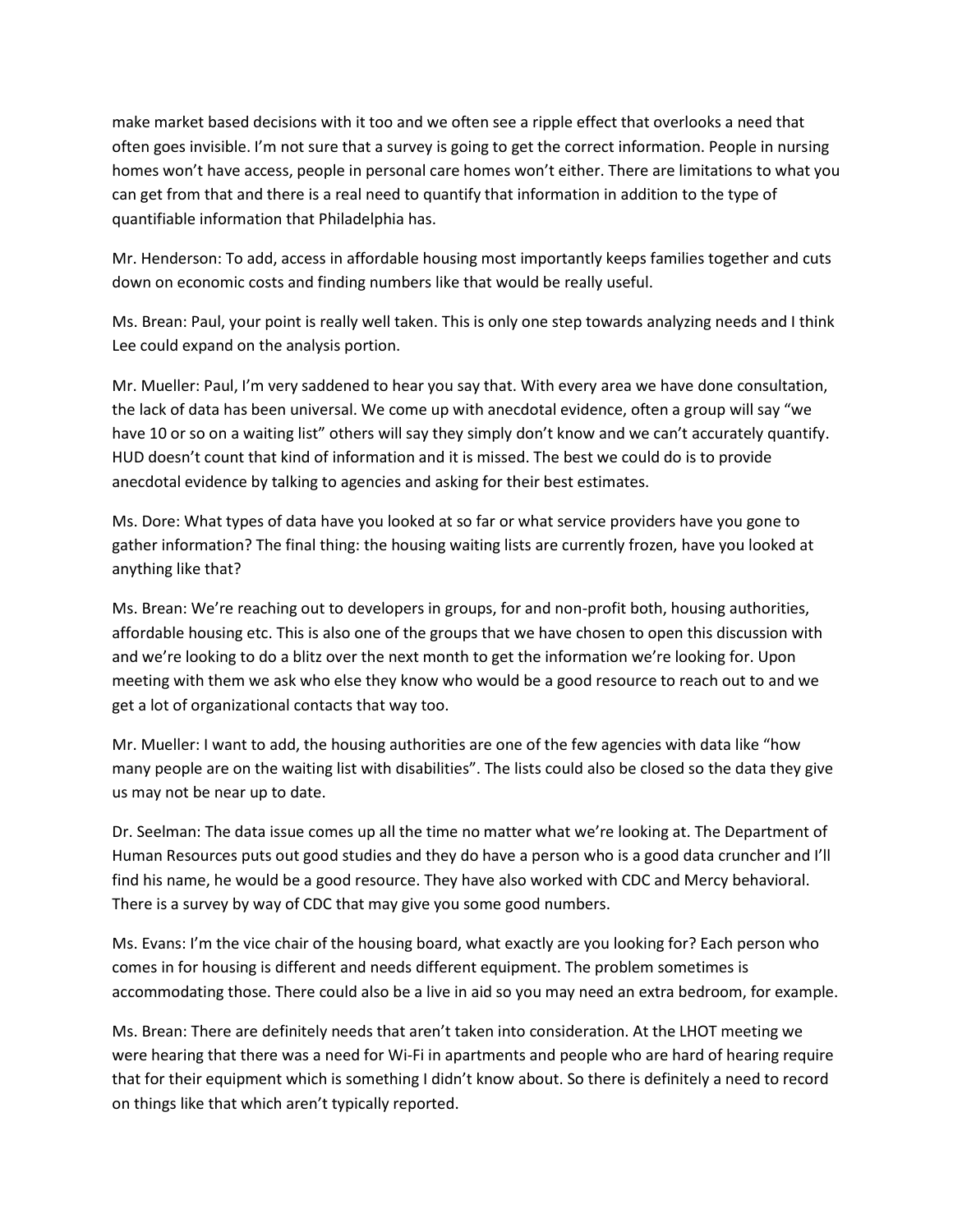Ms. Hartley: It sounds like part of what you're doing is something we've commissioned Action Housing to work on. It might be that you're gathering the data and making a comparison; that report should be out in March. It's encompassing of all the Allegheny organizations you mentioned and a 300 person survey that went out that measured how they wanted to live, where they wanted to live, if they wanted roommates etc. It might be a good comparison study and might build up your database of information.

Ms. Brean: That's great, Action Housing is one of the organizations we've identified and will be meeting with them. That's very helpful information.

Ms. Dore: I forgot to ask before- have you looked at some of the referral services like 211?

Ms. Brean: We have not, thank you for the information.

Ms. Carter-Scott: Are you relying mostly on organizations to get this out to consumers or are there other ways that you're going to try and capture meaningful information from people who really need the housing?

Ms. Brean: We have taken the organizational approach. That said your point is well taken and we can certainly look into other ways of getting information.

Mr. O'Hanlon: We really need to come out of these meetings with a sense on the quantification of need. It's not only the number of units we need, but the affordability. A part of the disability experience in the U.S. is also an experience of poverty; SSI, social security, disability etc. is poverty level income. When we start to talk about affordable housing in this country the affordable aspect is way above what people on SSi or SSDI can afford. We need to quantify the real populations and know what we're dealing with. The anecdotal information just isn't good enough.

Dr. Seelman: To add, the federal benefit rate for SSI in 2014 is \$721 per month.

Mr. O'Hanlon: With the federal affordability standard at 30% you're looking at a very inexpensive apartment or a heavily subsidized one.

Ms. Carter-Scott: I also want to make a point to say when talking about affordable housing it is important to be very intentional to consider cross disabilities so that everyone can benefit and that's something that should be taken into consideration.

Mr. O'Hanlon: I know we're running a tight schedule at the moment. I want to thank you for coming to present and discussing this with us. Perhaps we can schedule another time to come back to this; it appears to be a hot issue here.

Ms. Brean: The point to come back is well taken and we are hoping to have some data and do that sooner rather than later.

Mr. Wasserman: I believe you said there would be public hearings? Are there dates for those so that individuals and agencies can attend?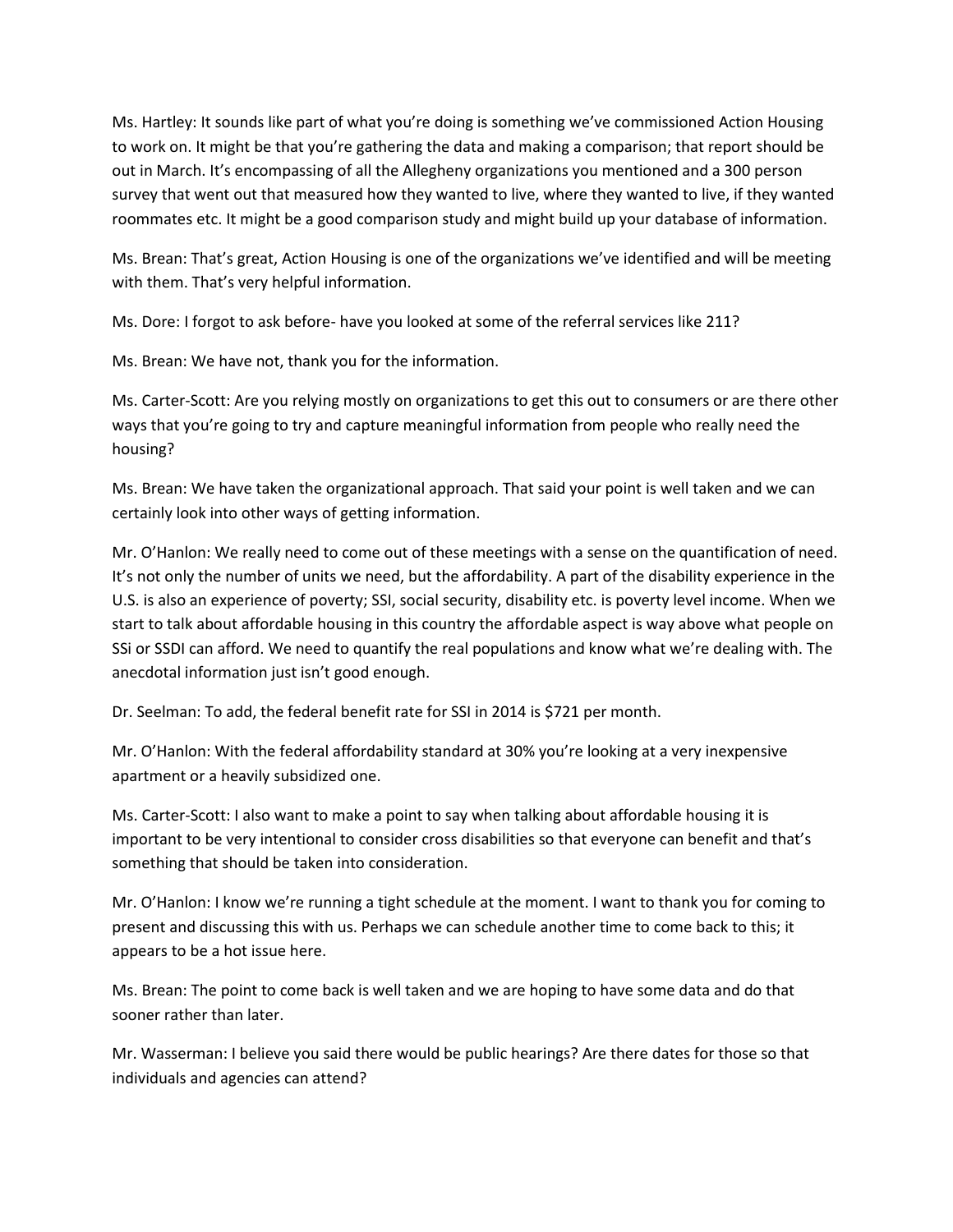Ms. Brean: We do not have the dates or place yet, we are trying to lock down transportation and things like that. Once we have some things nailed down we will be communicating those dates, times and places.

Mr. Meritzer: Often people in the community who work can only attend meetings at night; with others they can attend meetings earlier in the day. It may be good to schedule public hearings for both morning and evening and coordinate with Access so that people have transportation to either, whichever they can make.

Ms. Brean: That's great, thank you.

### **Disability Agenda 2000 Retrospective: Housing**

Mr. O'Hanlon: Let me start with a brief introduction: this is the  $25<sup>th</sup>$  anniversary of the ADA and the task force had pondered the question as to what we could do to mark the occasion. The idea was suggested to us, which I loved, to do a retrospective of Disability Agenda 2000 which was a blueprint developed 15 years ago to map what kind of progress the disability community wanted to see in certain sectors and what entities could fulfill on that. Today we are covering housing and we have a 5 page report on the Housing, Planning and design sector. I co-chaired this committee with Sil Damianos who was a nationally renowned architect and we identified needs and worked with hundreds of people to address what we could do. It is not such a radical idea now that all units should be accessible and visitable. There would be accessible toilets, hallways big enough for wheelchairs to get through etc. At the time there was no such thing as vistable housing and this was the first step in that direction. For market incentives there was selling advantages of accessibility and transportation, enlist realtors to support universal design and need for lifetime homes, create a database of housing to meet specific needs etc. At that point we were trying to establish a connection saying that if people with disabilities do not have transportation accessibility near their residence then you create a different problem.

I want to give a few minutes for the people on the panel to introduce themselves, I'll introduce a few things and we'll start from there.

Mr. Keenan: Good afternoon, my name is Chuck Keenan and I work at the Allegheny County Department of Human Services. I currently administer the Bureau of Homeless Services and I am also the housing coordinator for the department. A lot of the population we serve is at or below poverty level and a lot of them also have disabilities.

Mr. O'Hanlon: Chuck was also the staff person to the task force right after the drafting of the blueprint. Soon after he went to the Housing Authority right at the time there was a lawsuit going on for the accessible units and what they had and after the Housing Authority built around 300 or so accessible units so he has a wealth of information that be very useful.

Mr. Cummings: Hi, I'm Tom Cummings I'm the Housing director for the URA. We receive all of the city's home funds and we also receive some of the CBBG funds, a portion of which is delegated for housing.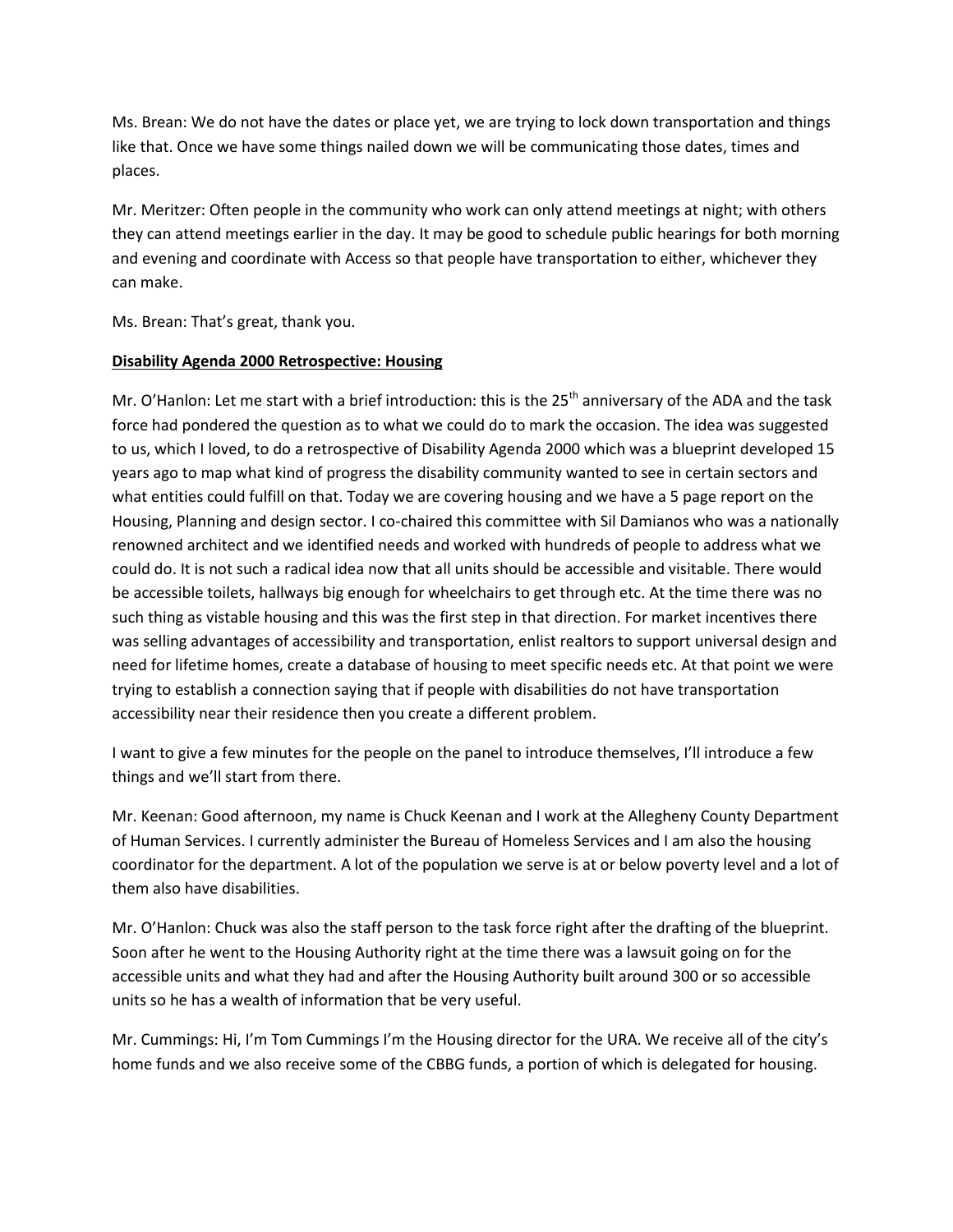Ms. Falkenstein: Hello, I'm Carla Falkenstein with PA Housing Finance Agency. I am the Western Director and Allegheny County falls within my purview. This document certainly reflects the history of PHFA as we were looking a lot of the same things at the time. We also fund the current PAhousingsearch.com database. As funders we are very interested in these types of concerns and want to address what we can and we want to make sure that the data base is meeting the needs of landlords and individuals seeking properties.

Mr. Elliott: I'm Joe Elliott, like Chuck I work at the Allegheny County Dept. of Human Services, I mostly just follow him around. I also oversee the Allegheny Link which is an aging and disability resource center. I've worked for the county for the last 11 years and worked a lot around housing via the calls we get to Allegheny Link.

Ms. Hartley: Hello I'm Mary Hartley of 21 and Able at the United Way of Allegheny County. 21 and Able has been interested in what Paul called the "graduating class" – what they want to do, what are their interests, what type of housing they want/need and we have been particularly focused on the challenge that there hasn't been any data and as a matter of fact we have been looking for reports, I have contacted many of you about these reports, and the only piece of information that was picked up in a questionnaire was "is there anybody in your house living with you that has a disability?". That means that disability is really not part of the population fabric when people are going out to capture community data.

Mr. O'Hanlon: The idea for each of you here is to talk for about 5 minutes, the hope is that after you've talked we'll have questions and an interactive process and we'll be done. Carla I want to start with you. When we started looking at these things we thought "wow, we've really accomplished a few of these". I think for PHFA the two things I would tout are the housing search website and the 10% PHFA standard of housing improvement. I wanted to tee it up for you hear and get your perspective on it.

Ms. Falkenstein: Thanks Paul. We have been very successful in what we have done but there is a long way to go. I feel comfortable with all of the universal designs we have in place for all of our new development. We finance apartment development throughout the state, we have a very competitive process about  $1/4<sup>th</sup>$  of applications coming to us get funded. Universal Design at this point is a requirement for funding with us. As Paul said typically a 5% marker for accessibility exists but we incentivize that up to 10% with our developers. As a result of that, in 2005 we created the requirement that 10% of all of the units are affordable at 20% of the area median income and that's huge. It's changed the dynamic throughout the state. Currently about half of those units have to be accessible, the other can be standard units.

Paul's point about data systems is critical. We get pressure every day from developers who say "we can't fill our accessible units" and that "PHFA is being unreasonable in its requirements." Having a real data set so we can stand up to the development community and project real need.

I'd also like to quickly address PA housing search. It didn't exist until 2011; it started with our database now we have a statewide system but is only as good as the landlords who use it. We are currently trying to make sure everyone that we have financed since 2005 is on there and we're trying to focus on our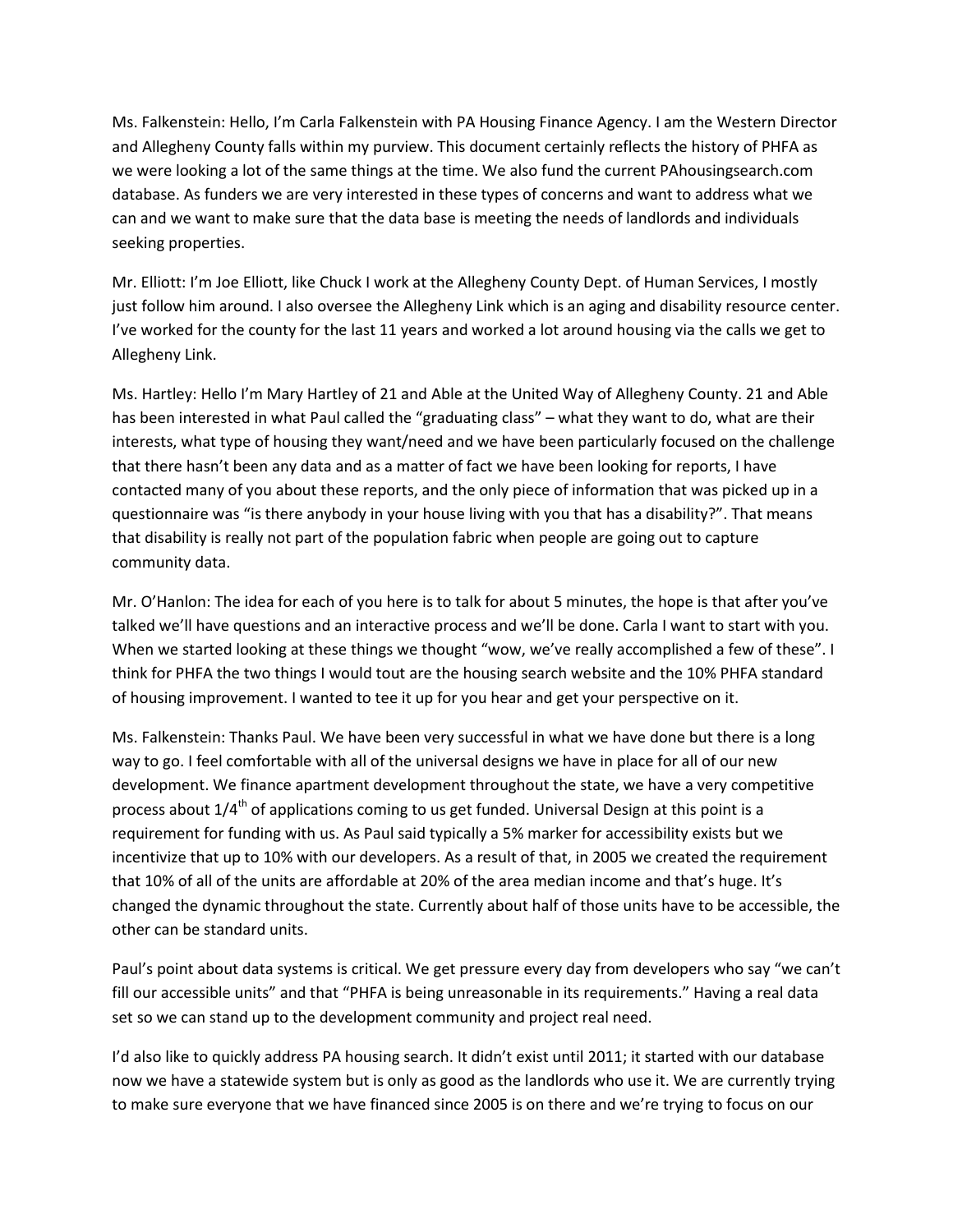pipeline units so that when we finance something in 2014 that people know within 90 days that it will be available. Down the road the database will be much more comprehensive but this is a huge undertaking and within 3 years all of the PHFA financed units will be listed. An issue Paul mentioned that we struggle with is adaptability and we'd be grateful to take any direction on that front. Is it more valuable to do a certain percentage of our units accessible vs. adaptable? I'm not sure we're the experts on making this decision and would benefit from input from people who know better than we do.

Mr. Cummings: To be honest with you the comment you made about business accessibility – I can't personally speak to that but it does sound like it would be a good policy for commercial improvement. To piggyback on what Carla said – the majority of funds we receive for home funds or CDBG funds we are often jointly funding projects with PHFA. While we do not have de facto universal design policy, in reality we are working with developers who need to secure the PHFA funds so they would need to meet those requirements. Like I mentioned the bulk of home and CDBG funds go into affordable housing development and we are typically a very small financing entity in those projects.

Another area we like to promote is accessibility home improvements. We do have a series of programs where we work with people who own their homes in the City, many elderly and people with disabilities; we encourage accessibility improvements by providing grants to cover those costs. I know that's dealing with the person as opposed to the unit but is something we have done for quite a while.

Mr. O'Hanlon: Thanks, Tom. The visitability ordinance and the housing authority process of constructing accessible units are some big accomplishments in the last decade. I'm not sure if there is a quick way to address these?

Mr. Cummings: Sure. In terms of the visitability ordinance one of the things we learned was that our topography can actually help us overcome one step barriers. What isn't good for us is the age of our housing stock and issues with renovations.

The housing authorities were another really good outcome we have here. 8-10 years ago HUD began to take its duties more seriously especially with section 504 and the Fair Housing Act. It was a bit painful at the start but what it resulted in was a huge improvement to service delivery to people with disabilities in the city. When I started we didn't have any units compliant with uniform accessibility standards; the housing authority claimed to have a couple hundred but none met the uniform requirements. The upshot was that the housing authority saw that HUD was serious about enforcing regulations and it really required them to take compliance seriously. We did about 400 units in my time there.

Mr. O'Hanlon: One thing we've become aware of is that each disability group has a different set of experiences. I want to make sure we're not just focused on one area.

Mr. Cummings: Sure. We did Mackie Lofts with the deaf/deaf-blind community in Uptown with Action Housing. They set aside 10 or 11 units of an affordable housing development to be used specifically for that community.

Mr. O'Hanlon: Is there any way you could speak to quantifying demand or need?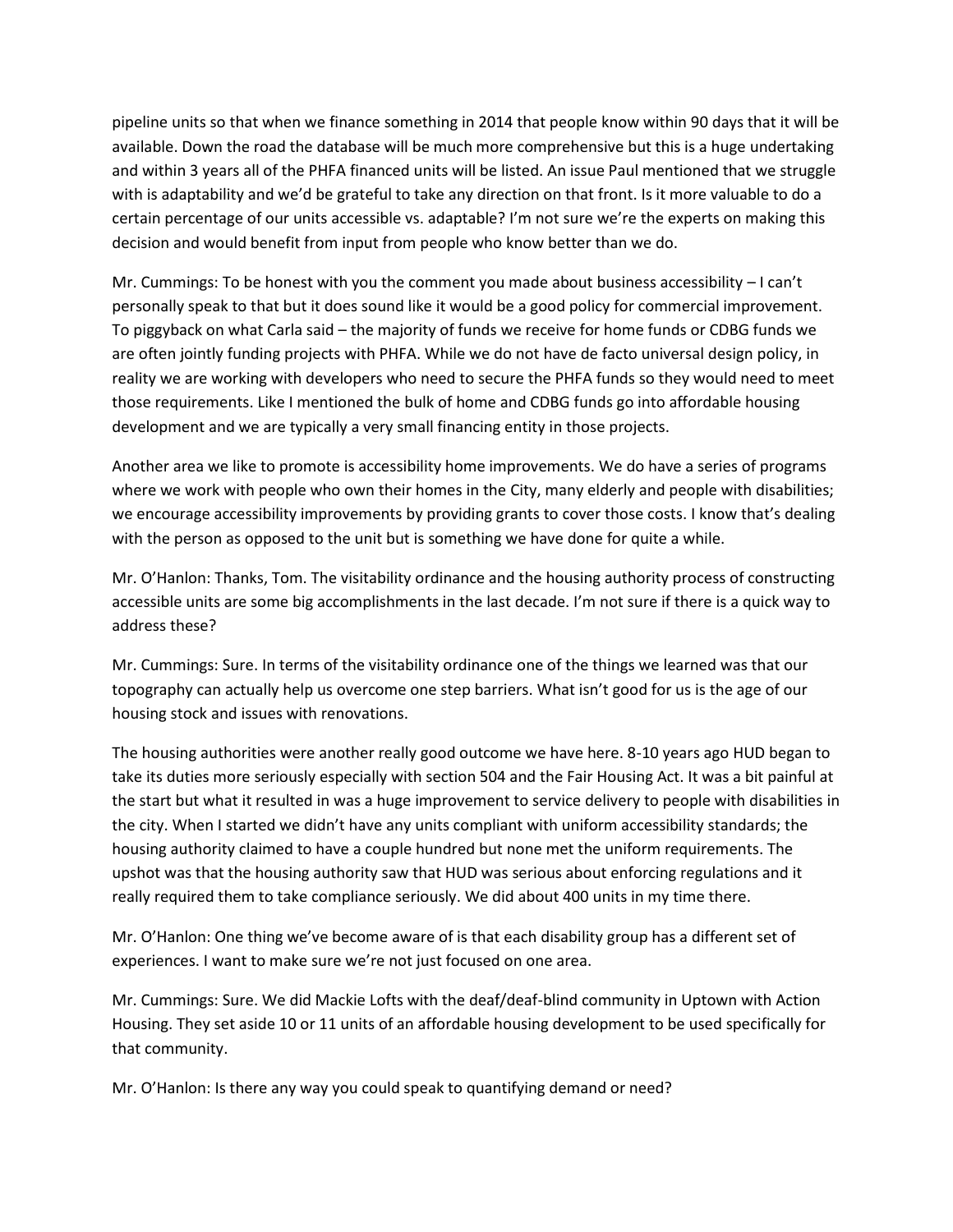Mr. Cummings: Need is hard because there are so many people living in places they don't want to live in. In my perspective the largest need we see is in the private affordable housing sector. It's good at new building but the rent is high. Public housing is good but 500-600 a month is tough to find for folks who have disabilities because of the age of the housing stock, it's just not set up for it. That low end accessible housing, especially those with section 8 vouchers is where I see the most need.

Mr. O'Hanlon: Joe, I'm hoping that you could give us some perspective about what you see from people calling in and what their concerns are.

Mr. Elliott: To build off the last thing Chuck said around centralizing data: We know there is a huge need for more accessible units. We have more demand than we have supply and looking at the more immediate needs I think is more of education for our professionals on the housing system as it exists today. I think that is something that many professionals are missing from their toolbox – how to navigate the system, what the rights of people's with disabilities are, and where to turn if people feel they aren't being heard.

The first month Allegheny Link was open Judy Baricella and I were working with this gentleman who needed to move out of a personal care home and by happenstance, an accessible unit was available and we were able to move him out of the personal care home and into the unit but that wasn't his ultimate goal. Professionals need a little more education and unless you're the savviest housing person around you'll need a little bit of assistance navigating the system. Helping people understand that while you may move into a subsidized housing apartment or unit that might not be the last place you live. If there are 5 available units, apply to all of them. You may not get the ideal right away but it's a building/waiting process. Professionals need to know about people like Ali and Robin at the housing authority or Megan Hammond at the county partnership whenever they feel like they need guidance.

Mr. O'Hanlon: Mary, if you could go next.

Ms. Hartley: Sure. Just to follow up, one of the things that could come out of this report from Action Housing is a concept we've been talking about a lot: a connection organization that can connect people to all of those resources. We need housing counselors to help people navigate through this immensely complex process. Following someone through the system whether it is public or private is key.

It is key to have a little more support for what people are looking for and on the same token I think we need to be talking to more developers. This was in your millennial report, I think what's next is an excellent system of working with developers – 15% accessible units looking at universal design standards as a business model. If they're going to attract people to come live in the city it's critical that we make these things attractive, innovative and help their bottom line.

One of the major challenges we see is the waivers themselves. People with disabilities can't live with people who have other disabilities because their services don't co-mingle. That doesn't make any logical sense. If someone has an IDD and is not comfortable with the stove and the other person cannot use their hands to cook, it would make sense if their aid could cook. To share those services would be cost saving to the wavering body. You know, you think about graduating and the benefits of adulthood: you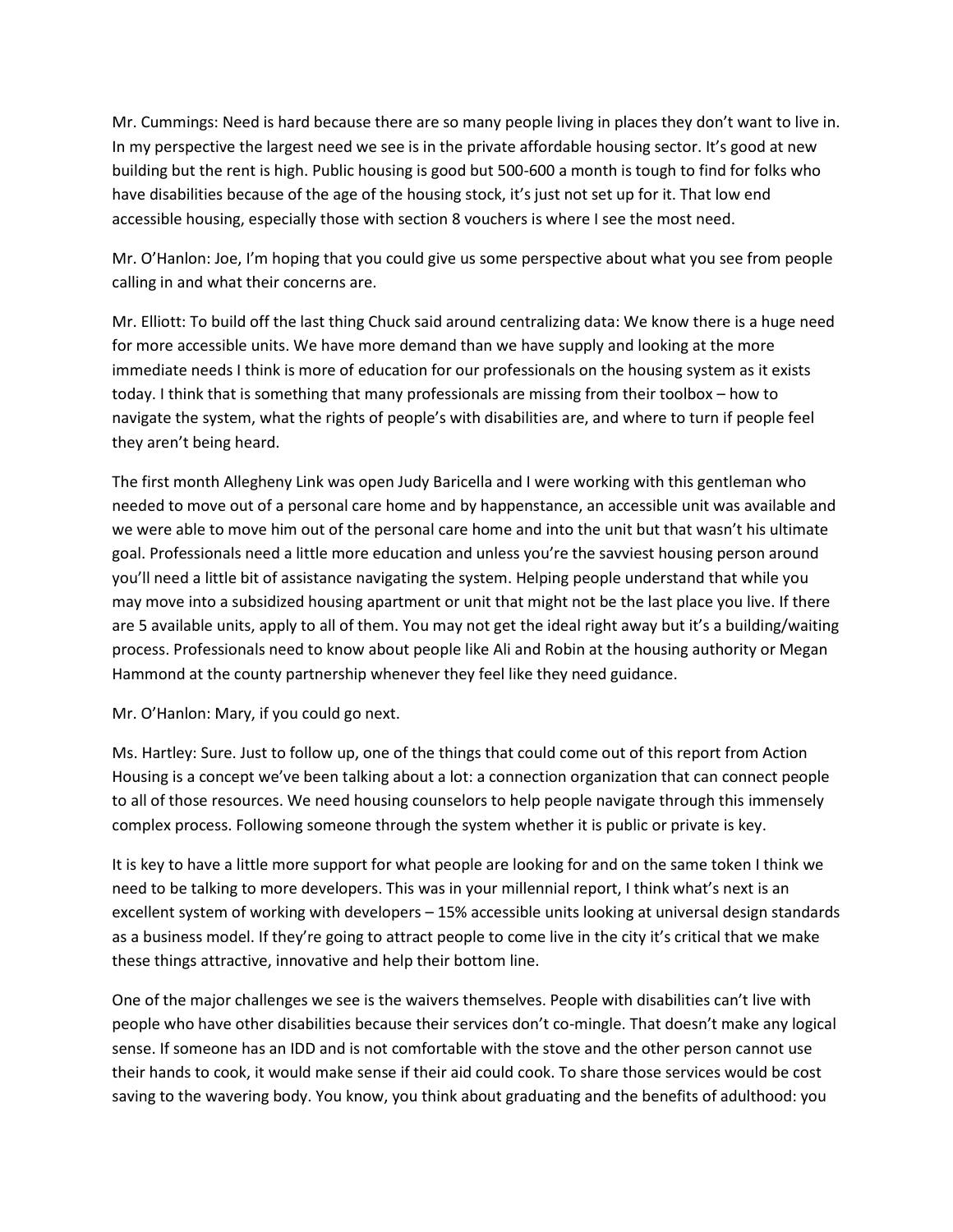graduate and get money, you can do things with it but many people don't leave their home until their parents die and that's very unhealthy. We encourage people to get out of the house and establish independence early in the process. Key to a lot of these challenges is advocacy. Although a lot of organizations have taken up the mantel on what those challenges are, I think it's sort of like ADA. You have the tools but you have to sue to make something happen. The connection piece is key - we'll I.D. recurring barriers and see ways to address and change them.

The opportunity for things like accessible units being unused – that's unacceptable. People say that they have trouble finding housing but we know it's there. We need to discover ways to find people, find housing and connect the two. From my mind, the challenge of that report is connecting on that kind of scale.

Mr. O'Hanlon: One thing I want to add briefly to the mix is the whole housing choice voucher section 8 things. We have a problem in our community where people with the voucher have a hard time finding a unit appropriate for them. I think the statistic is that for every five people who experience this problem, 2 end up losing their voucher and can't find a unit in time. When they lose the voucher they go to the bottom of the waiting list, they may not live to see that voucher again. It seems compounded by affordability issues and neighborhood barrier issues. In some neighborhoods you just cannot find a willing landlord to accept a voucher and as a community we really need to look at that. At the moment the problem is really on the shoulders of the voucher holders and we need a way to have it be our problem as it affects all of us.

I want to open it up for questions.

Ms. Dore: I want to thank you for all of the good information. I had two questions: 1) you mentioned earlier about calling Allegheny Link and 211 and for some of us who are non-verbal people that are deaf etc. – are there other ways to contact you?

My second question is have you looked at information on helping people get extensions? Do they know that there is a way to a reasonable accommodation for a disability extension for section 8?

Ms. Falkenstein: PHFA doesn't handle the housing choice voucher, that's with the housing authority but I think your comment points directly to the need for housing counselors. They can walk them through that process and provide them that kind of knowledge.

Ms. Dore: I know PCSI has a lot of information and has a housing list, I don't know if you've partnered with them.

Ms. Falkenstein: We're working with them to make sure that list gets on PA housing search so that it's available to everybody.

Mr. Elliott: The Allegheny Link does have an email address and we use it frequently to communicate with folks who require that. It is alleghenylink@alleghenycounty.us.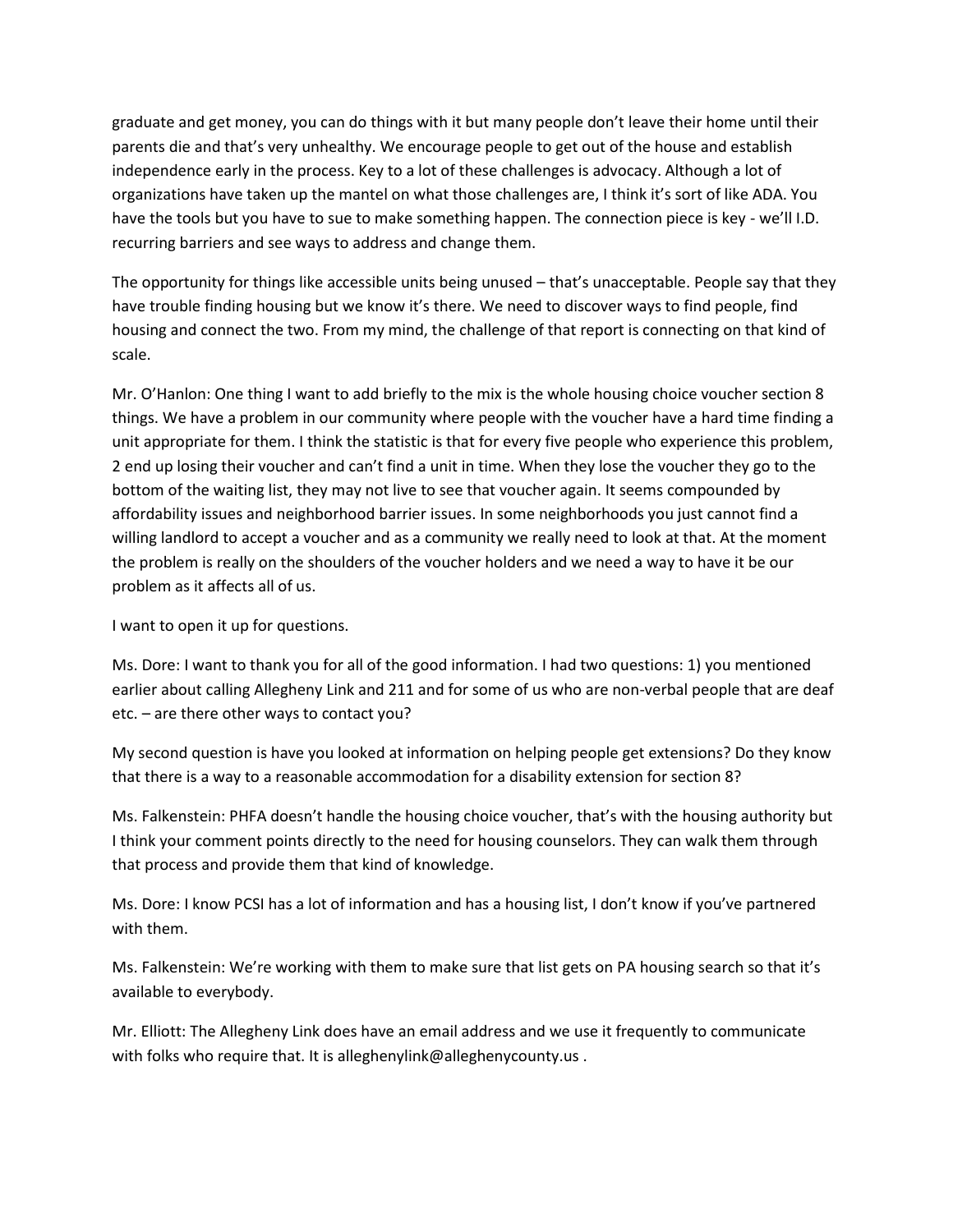Mr. Nochese: I can't speak to 2-1-1 exactly, I know they were working on texting, but look at the potential for email and I'll get that information to you.

I've been a landlord for over 40 years and I've compared things to the old times and today. Before there were some great things going on but today it's much more difficult. I'm required to do many more things and fix these areas in the housing before people move it. I admit I want to rent to people who are easier and complain less. Maybe the building isn't quite up to code, but it's always these tiny things that need to be fixed that don't seem necessary. I have two people under section 8 right now, one under the old system and one under the new system and I see a huge difference in them. I wonder if other landlords out there are ready to deal with these kinds of things.

Mr. Tauge: Quick comment Carla. I used the site earlier in the summer and it was good but when I was searching for accessible and the form dropped down I noticed a lot of missing information. The second thing was adaptability: the thing you said about our involvement with that would be very helpful to PHFA.

Ms. Falkenstein: We'd absolutely welcome that. If you have any feedback for improvements for the housing search we'd love to hear about it. One question for Chris, are you listed on PAhousingsearch?

Mr. Nochese: No. I have looked at it but have not yet gotten my information on it. At this point I have no vacancies and no interest but as the need arises it is something I will revisit.

Mr. O'Hanlon: Karen.

Ms. Warman: What happens if you don't live by yourself and don't want to be put into a home or similar situation? You want to live in the community but aren't able to currently.

Ms. Hartley: One thing we've really been investigating around the country is new models in housing. How can a community set up to support peoples with disabilities to live by themselves or roommates or whatever they want to do. Co-housing is a new community based model which connects everyone to one another. People are trying to live and share support with every one, it could be anybody. Generally they are homeownership models but they could be renter models and they are happening everywhere now. There is one happening locally and it is very exciting.

Mr. O'Hanlon: I think something in the same vein is the Fair-weather Lodge Model. People live cooperatively in a house but they share common space, kitchen, very family style. It's interesting because not everyone does well living by themselves or wants to. Living with a bunch of individuals, you don't want the burden to coordinate that all, so having a coordinator like a Faith-weather lodge would be an interesting model.

We're cutting close on time so I want to give people with a burning question the opportunity here at the end to ask.

Ms. Hammond: I just wanted to second what Chuck and Joe were saying in terms of local housing. We look into design and construction laws at the Fair Housing Partnership and affordability is certainly still